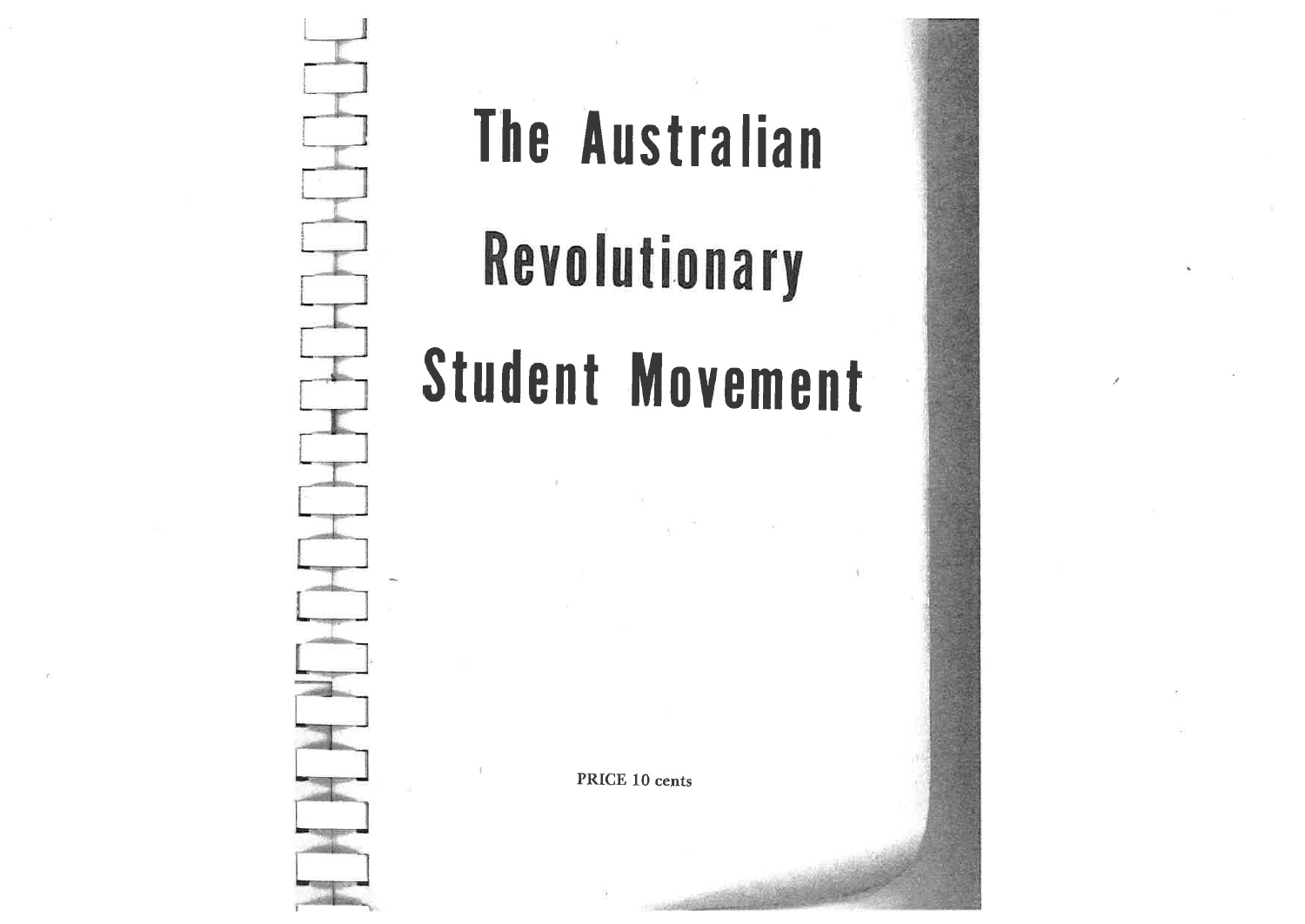# In troduc tion

.1i

We are very happy to present this pamphlet which deals with the part played by students in revolutionary struggle. All over the world rebellion by the young against reactionariesis occurring and developing. No longer are young people obedient tools, no longer do they obediently do what theyare told. This is, indeed, a splendid thing. It is certain to continue and develop.

This pamphlet is written by Australian revolutionary students who are actively participating in worker and student struggles. Their idea is to promote still more struggle and togive to it the guidance of Marxism-Leninism-Mao Tsetung Thought.

E. F. Hill, P. Malone, C. L. O'Shea

#### THE REVOLUTIONARY STUDENT MOVEMENT

In Australia, students have played a leading role in the movement ìagainst U.S. aggression in Vietnam and participated in many othet struggles. Large scale mass movements against reactionary administrations have broken out in several institutions, and rebellionagainst the rotten education system has spread through universities institutes of technology, technical and high schools.

The ruling class in Australia and its U.S. masters are deeply afraid of these developments and direct vicious attacks against students and against youth generally. As well as the open violence of conscription, gaolings, police bashíngs, etc., there are the equallyimportant attacks in the monopoly press and mass media. A flood of books, magazine articles, films and news stories, as well as official statements by "public figures", are used to attack the youth and students. They spread the idea that young rebels are hooligans, immature, confused, drug addicts, sex maniacs, and so on. At a less crude level, "learned" commentators try to demonstrate that the young people's revolt is not really due to genuine opposition to acorrupt system but is due to such dreamed up ideas as "the generation gap", "loss of identity in adolescence" and suchlike For example, a group of students with placards against U.S. imperialist aggression will prompt the capitalist "commentators" to discuss their long hair, the possibility of violence, or "outside manipulation" but never, never to discuss the U.S. imperialist aggression against which they are in fact demonstrating. The bosses consider it essential to distract attention away from the real issues, because they wish to make it appear that youthful rebellion is somethingirrelevant to the ordinary working people - something workers should be hostile to, or at least disinterested in.

by "academic" means. All around Australia, university officials have made preparations to enforce their "law and order" on students and teachers. Discþlinary regulations have been tightened, right wing "vigilante" groups havebeen set up and encouraged, heavy subsidies have gone to National Civic Council organisations in the universities, police spying andharassment have been stepped up, a flood of propaganda has been released and radical student leaders have been expelled or got rid of

> I $\mathbf{I}$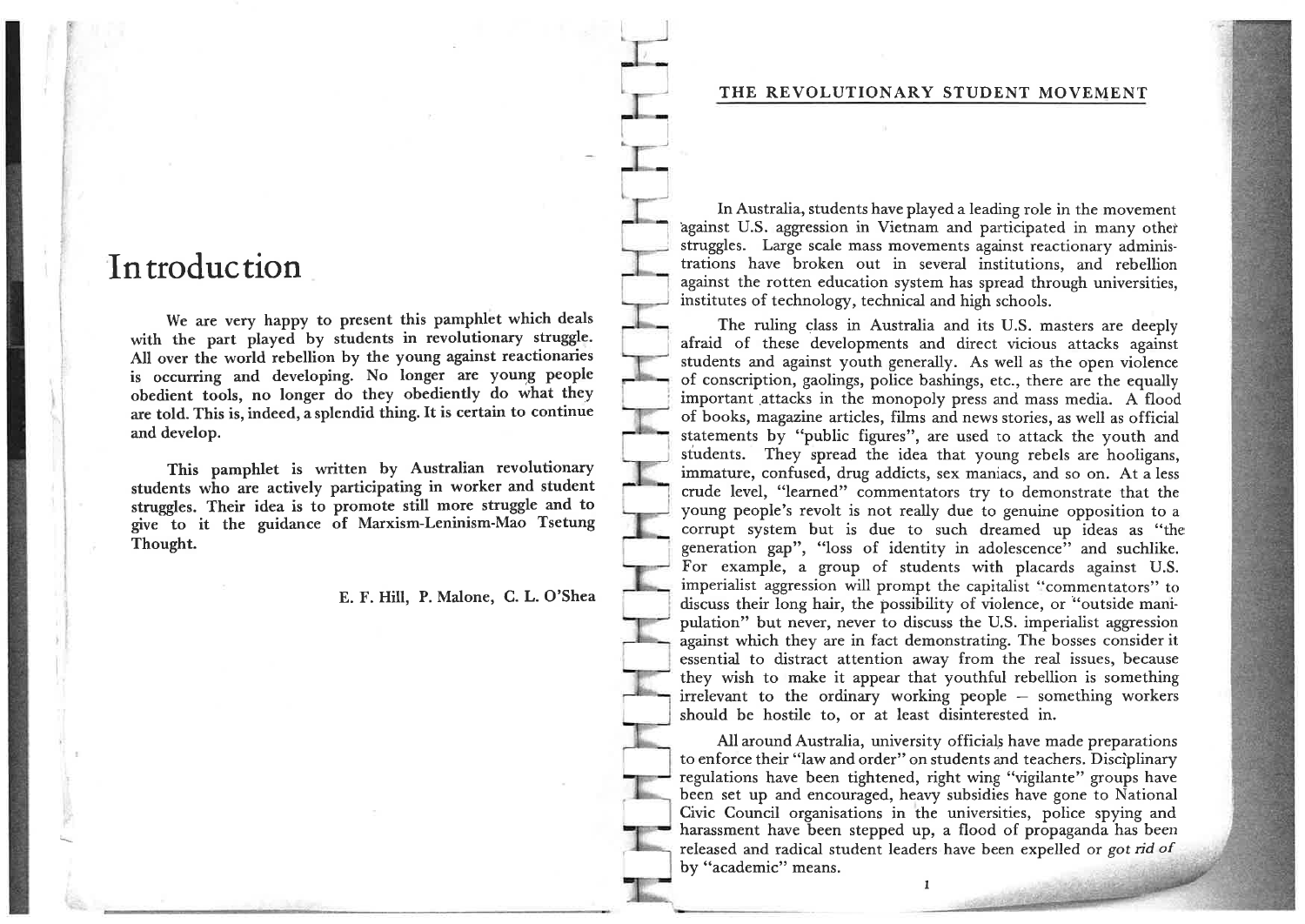All this indicates that the capitalist class takes the student movement, and youthful rebellion, very seriously. So too should the working people. The student movement is important precisely because it is NOT the unreal thing pictured by the capitalist commentators, but is a very real movement against very real oppressionand exploitation in the world today.

The Communist Party of Australia (Marxist  $-$  Leninist) believes that the student movement is an important part of the people's struggles against U.S. imperialism and Australian monopoly capitalism. Internationally and historically it has been shown that the student struggles are not just a "flash in the pan" effort divorced from theclass struggle. Students will play a vital role in the revolutio provided their struggle is allied with that of the working people and directed against the common enemy - U.S. imperialism and its local agents, the Australian ruling class.

#### EDUCATION FOR CAPITALISM

In every class society, all social institutions are designed to serve the interests of the ruling class in that society. The education system is a particularly important social institution. Through it, the younger generation has imparted to it the social experience, the knowledge gained beforehand in the fields of class struggle, of production and'ofscience, from the point of view of the dominant class in the society. The funds available for education, the selection of students, the material taught and the method of teaching are all matters of socialpolicy closely related to industrial production and the nature of theeconomic system.

So in a socialist country such as China, education is geared to serve the interests of the working peoplc and is directly controlled by them. Thère is no need to concèal thìs behind a facade of "academic freedom". In China, workers exercise their proletarian dictatorship all the way fromprimary schools to universities. Students arc selectcdon the basis of their class stand and attitude towards serving the people as much as on "academic merit". Courses are closely integrated with productive work and political struggle, and graduates are taught to expect no additional privileges but additional rcsponsibilities as cadresof the working class.

In a capitalist society such as Australia the situation is of course reversed. Education here serves the monopoly capitalists in training and indoctrinating skilled and unskilled workers for capitalist industry and in producing administrative cadres and apologists for the ruling

,

class itself. For capitalist industry workers must not be taught to regard themselves as masters of their own country able to take the initiative in organising production for themselves. The spontaneous enthusiasm of children must rather be crushed in harsh classrooms through "discipline", "obedience", "training", etc. Schools teach subservience to the boss and reflect this in their own system of authority. They reflect (and teach) the competitive struggle for existence under capitalism by forcing students to jump competitively through hoops called "examinations" on the basis of "survival of the fittest". (Chairman Mao has described these examinations as a system of surprise attacks on the students and they have been completely abolished in China.)

In place of the scientific world outlook of materialist dialectics to see knowledgearned from text books in classrooms into which the real world never intrudes!

### UNIVERSITIES

For the "upper layers" of society slightly better conditions are required. Some initiative must be developed in those who are chosen to be the administrators and apologists for the ruling class. Universities provide this training ground for the "cadres of the bourgeoisie" - the lawyers, engineers, economists, writers; in short, functionaries who keep the system going. So in universities there is not the same oppressive atmosphere that prevails in the primary and secondary schools.

intellectual elite, vastly superior to the ordinary working people University students are taught to think of themselves as an Constant emphasis is placed on the importance of "getting your degree" which is supposed to serve as an entrance ticket to the goodies of capitalist society, and the examinations rat-race is persisted with. However, a slight gap is maintained between the immediate needs of industry and the material taught in universities. The aim of universities is not simply to impart knowledge and skills but to instil in students a general cultural background and outlook which will fit them for their latcr role as cadres for the capitalist class. This job of instilling acapitalist outlook is made easier by the fact that most working class students are denied access to university by systematic discrimination In favour of high income families which exists throughout the whole education system.

To understand the special role of universities, the way they are tied up in the service of capitalism, let us look at the research they do. 3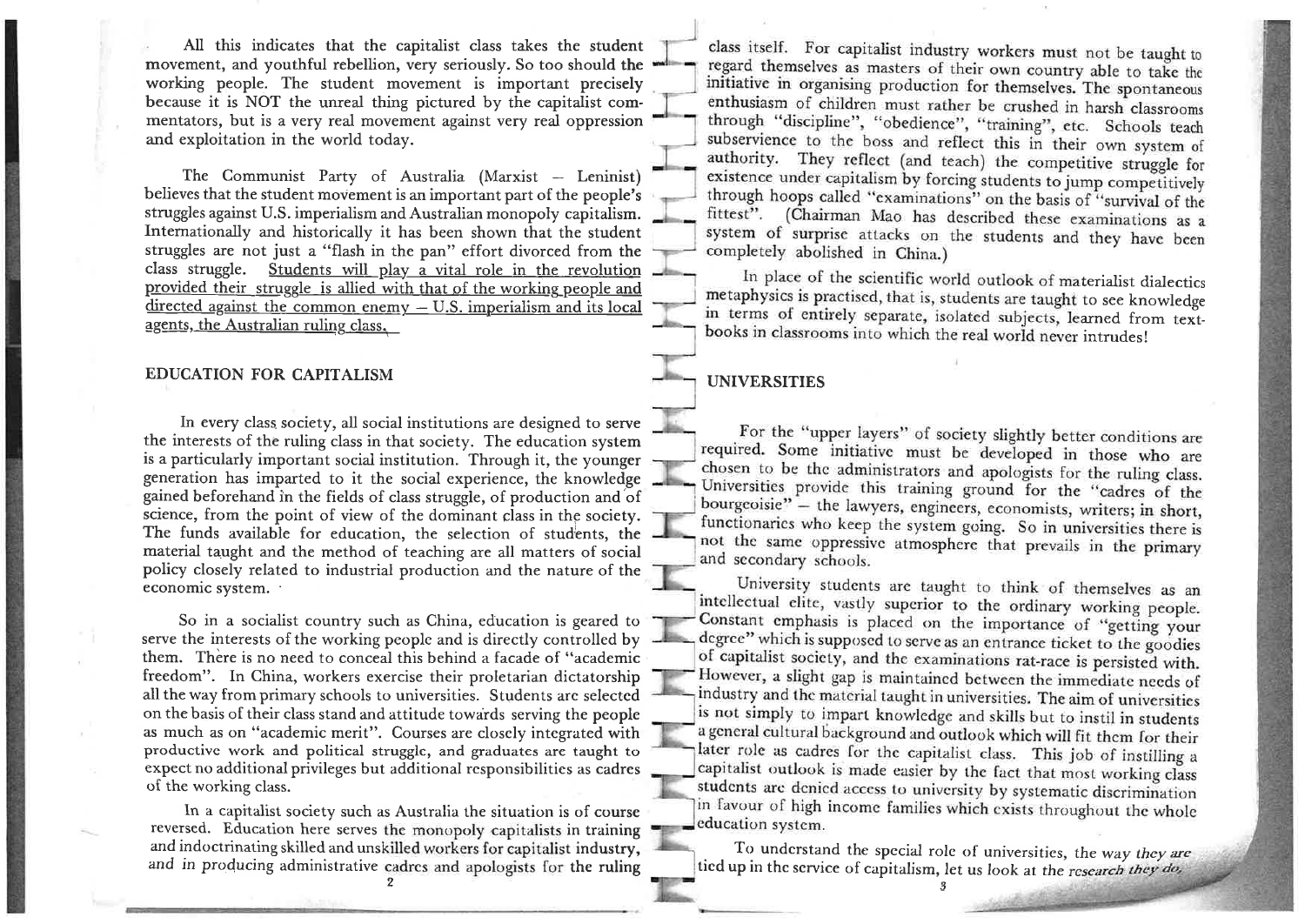the courses they teach and the way they are controlled.

#### RESEARCH

Some research  $-$  such as historical and literary research  $-$  is of little importance because of the general crisis of capitalist culturc and ideology. Any university library contains lots of learned articles concerning topics such as Napoleon's mistresses or the frequency with which Shakespeare used certain words. Although these are not directlyuseful even to capitalism, anyone who has spent several years cultivating this sort of rubbish can be relied on as a loyal "bourgeois academic authority" unlikely to encourage rebellious thoughts in his students!

More important is scientific and technological research. A lot of this is directly subsidised by big companies in the mining, chemical manufacture, metallurgical and other industries, to study specific problems in those industries and use the results to increase profits made from workers' labour. In addition, grants arc made to promote study of wider areas of applied research in the confidence that useful (i.e. profitable) "fall-out" will occur. Finally the capitalist class believes in doing rcsearch in an all-round way, andso is quite happy to pay for "pure" research, which may have no direct application but provides the foundations of practical work in the future by raising the general level of scientific and technical knowledge. While all rescarch is in some way tied to capitalism it is necessary to draw particular attention to "Defence" (i.e. WAR) research. The most hidcous example is research for Chemical and Biological Warfare which has often been shown to be conducted under the-most innocent guises.

It is also nccessary to draw attention to the fact that scientificresearch here, as much or more than other areas of life, is completely subordinate to the interests of United States imperialism. Apartfrom war research and the fact that U.S. dominated companies are the most eager sponsors of university research here, it is a fact that even pure research programs are forced into a subordinate or supplementary role to the main work being done in U.S. institutions and reported in U.S. technical journals. It is the U.S. government andthe Pentagon which therefore decide the direction of research work in Australia, so that this work is not designed to build up an independent Australian economy, but a dependent one serving U.S. imperialisrn.

This is reinforced by constant "exchanges" of scholars which are designed to integrate Australian academic life more and more

closely with its U.S. counterpart (where "academic life" is already much more closely integrated with military and corporate affairs).

## **COURSES**

'#

Elr

 $\frac{1}{2}$ 

Il{]f

 $\overline{\mathbf{r}}$ 

 $\overline{\mathbf{C}}$ 

 $\overline{\phantom{a}}$ 

r

T

r

T

-å il'vr-4- $\overline{t}$ -Õ-I'v- $\overline{\phantom{a}}$ 

role that undergraduate teaching does. The university trains assist-Though research is important, it does not play the decisive ole that undergraduate teaching does. The university trains aspiring<br>defenders of the capitalist state – lawyers economists porliament defenders of the capitalist state – lawyers, economists, parliament<br>arians. Thus Federal Cabinet consists of "educated man" (coveral a arians. Thus Federal Cabinet consists of "educated men" (several of them Masters of Arts), professors of economics serve on wage tribunals and as government economic advisors, and the capitalist legal system (including the secret police) is administered by "distinguished scholars<br>of law".

The university also produces "educated" managers and administrators, ideologists and propagandists for capitalism ("witch-doctors" as they have been called). It also turns out larger numbers of highly trained technical workers in science, medicine and engineering and inculcates the reactionary ideology of "professionalism" in teachers, journalists, doctors, academics and so on.

university courses has a very reactionary effect. Again let us look It goes without saying that, to serve these ends, the content of at some examples.

According to Marx, "the history of all hitherto existing society is the history of class struggle", but according to the universities history is something v movement, the working people'sforce of historical development taught the history of the ruling exploiting class, by and for that class.

In Economics (which of course is taught completely divorced from politics or anything else for that matter) attention is focused on so-called "micro-economics"  $-$  the mechanism by which a single factory operates within a given market situation in a given economy. The micro-minds responsible manage to brilliantly defeat Marxist economic theory (the only scientific economic theory) by simply ignoring it. They are concerned with training the administrators of monopoly corporations rather than analysing the forces which will lead to the destruction of the capitalist social system.

In Sociology even the pretence is dropped. Sociology is outright "special war" against Marxism. (Marxism is the only scientific social theory. The very fury of the attack upon it is proof of its validity. At undergraduate level University Sociology provides the more

5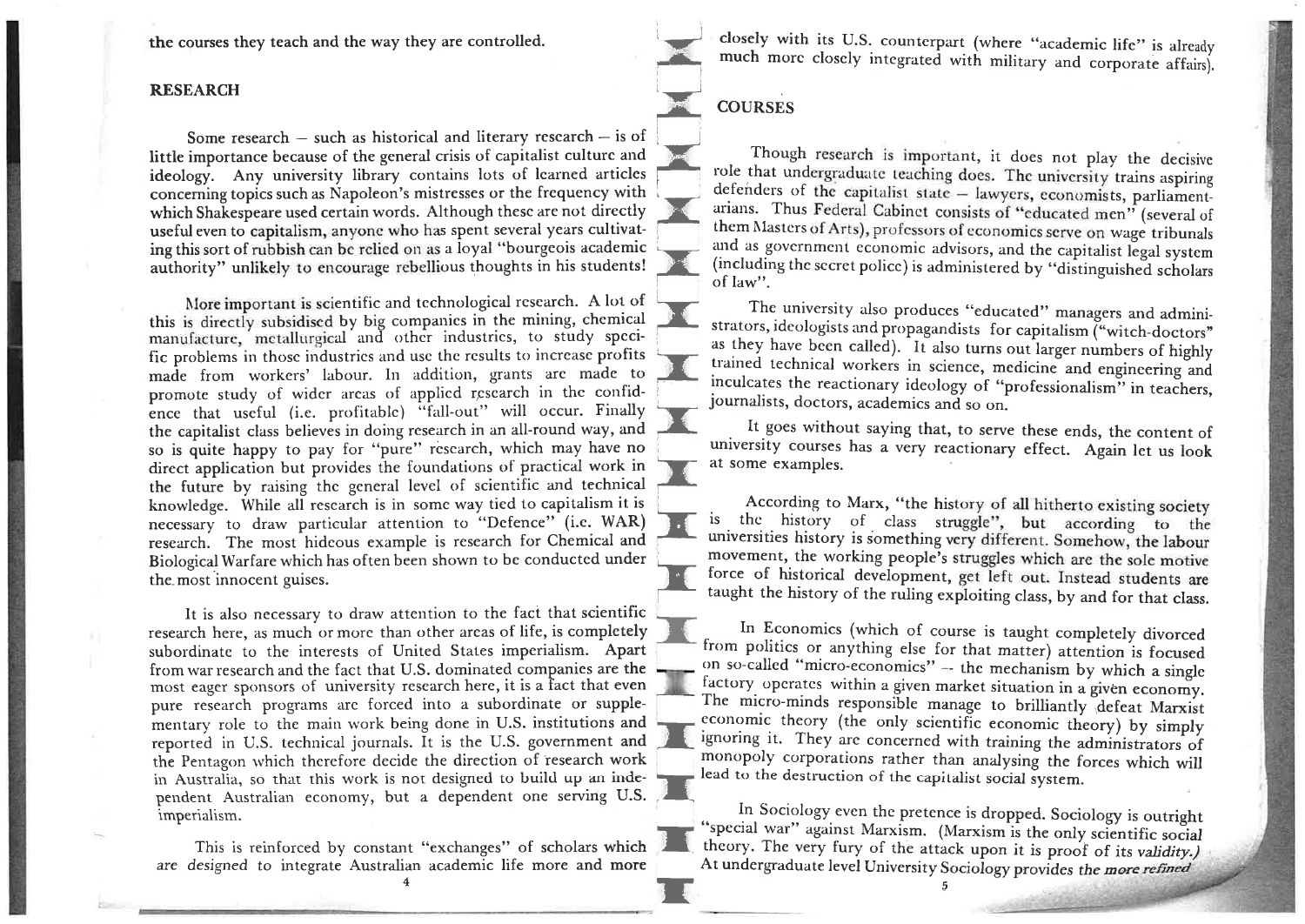"theory" of bourgeois society, explaining how everything is working out beautifully, everybody is part of the system and all contradictions are being resolved by peaceful means. At more advanced levels sociologists advise capitalism on how to head off and sidetrack workers' struggles, how to extend imperialist domination of Asia, Africa and Latin America and how to apologise for it all in the name of Science.

In fact all these "Humanities" amount to the study of how best to exploit workers and how to provide justification for the "inevitability" of that exploitation.

Engineering and Science subjects are taught in isolation from any considerations of the nature of society. Apparently one is not allowed to think about that!

The Marxist theory of knowledge, the unity of theory and practice, materialist dialectics, are avoided like the plague; confusion and ignorance outside one's particular field of knowledge is actively encouraged.

### **ADMINISTRATORS**

The day-to-day control of university affairs is generally in the hands of senior academics - the gowned servants of the capitalist class who are themselves products of the decadent bourgeois education system and enthusiastically promote it. But the capitalist class, well aware of the importance of universities in the ideological sphere, ensure their direct control over universities both nationally through the Government-controlled Australian Universities Commission (which, together with the State governments, has control over university development through its financial policy) and locally through the various University Councils and Senates. These are the governing bodies of the respective universities and they are without exception dominated by company directors and some reactionary professors with a sprinkling of junior staff and students to foster an illusion of "representation". Able and experienced administrators, thoroughly imbued with capitalist ideology, are in firm control of the universities. Their job is to ensure that the universities efficiently serve capitalism.

Technical schools are similar. But they have a student body largely drawn from the children of workers. Here the "trades" are taught, such as carpentry, fitting and turning, plumbing, etc. The capitalists need a certain minimum of tradesmen. Those who are cast out become the unskilled. Then these institutes are given the right to confer degrees. But the authorities are very careful to maintain the aura of superiority about the university educated man or

woman and to maintain a repressive system of administering these

There is a huge reservoir of revolt in the technical schools.

It is natural that more and more students see through and reject the fraudulent teachings of universities, as the general collapse of capitalism induces a collapse of capitalist ideology. More and more students are rightly rebelling against universities serving capitalism.

# "YOUTHFUL IDEALISM"

Most young people, those not infected with the cynicism of capitalism, sincerely and urgently want to take part in building a better world. They see a host of things wrong with capitalism and a host of improvements that could be made. This is a very good thing, and a major and continuing danger to capitalism. So the capitalist class spends a lot of time trying to crush this optimism and energy, diverting it into reforms and other harmless paths, or trying to harness it for their own ends.

Without going into this struggle too deeply here, it can be said, that many students are absorbed into capitalism, but many rebel against it. Within this rebellion itself, which takes many forms, there is a struggle for adaptation and diversion by capitalism and its servants.

In this struggle communist ideas have grown comparatively strong. Just like other people everywhere, the Australian student movement is rejecting reformist and revisionist ideas and developing along the revolutionary road. Like people everywhere, they are learning from their own experience that "political power grows out of the barrel of a gun" and the idea that "it is right to rebel against reactionaries" is being acted on in a mass way.

The students have learnt, and are learning still, many lessons in the course of struggle, and the most important is the recognition of the leading role of the working class. Thus there is growing mass acceptance of the leading idea of worker-student unity being built in actual struggle, and of the idea that a student is really revolutionary only if he is willing to integrate himself with the masses of working people and actually does so in practice.